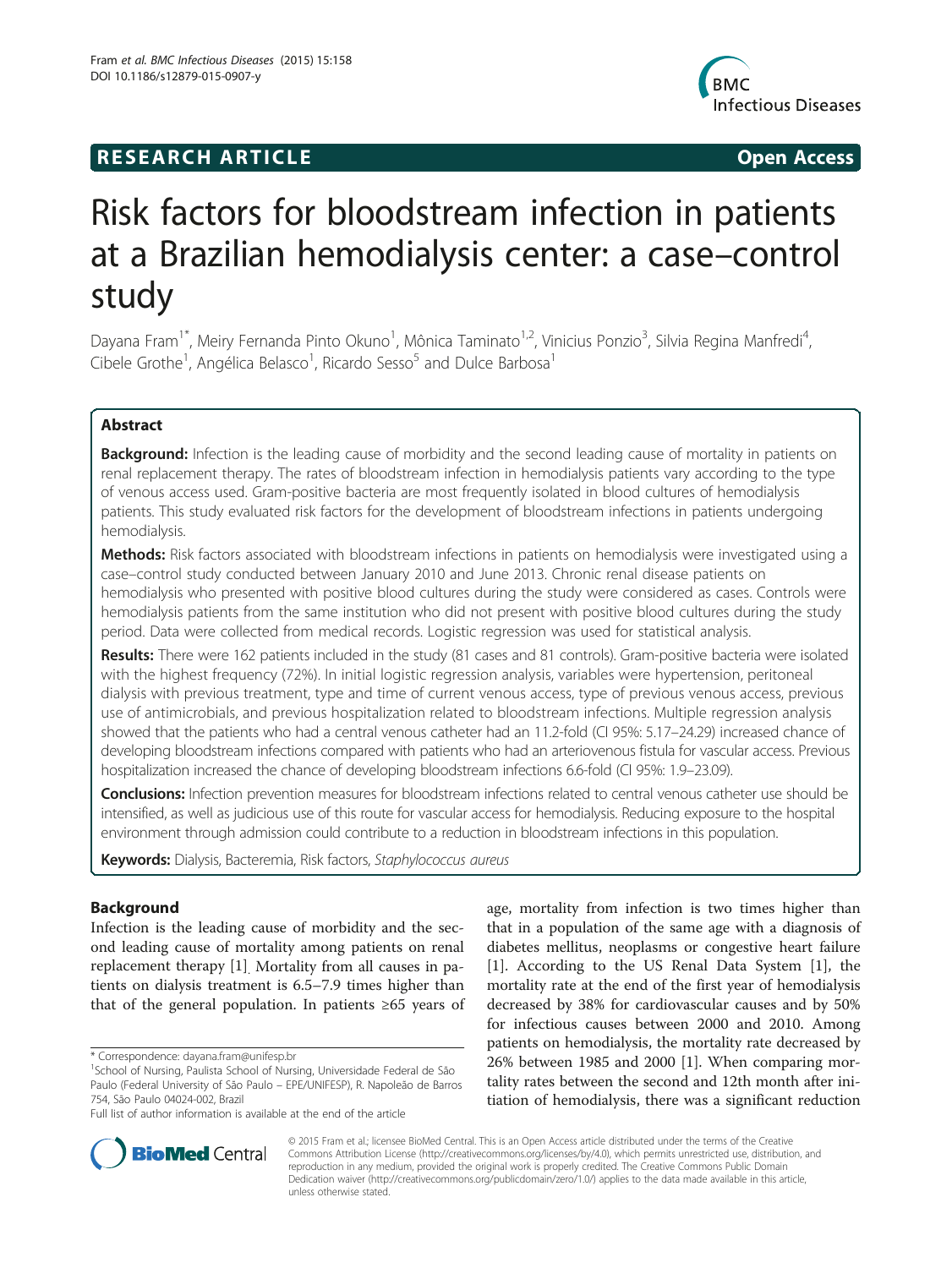in mortality from all causes, which dropped from 440 to 201 deaths per 1000 patients/year. The mortality rate from infectious causes decreased from 43 to 19.4 deaths per 1000 patients/year [[1\]](#page-7-0).

North American data indicate that bloodstream infection (BSI) rates in patients on hemodialysis vary between 0.5 and 27.1 per 100 patients/month depending on the type of venous access used [\[2\]](#page-7-0). More recent studies report a reduction in the incidence of BSI in this population between 1.09–0.89 and 2.04–0.75 per 100 patients/ month after implementation of specific control measures [[3,4\]](#page-7-0). This decrease was attributed to national initiatives for the reduction of healthcare-related infections [[5\]](#page-7-0).

The literature reports that the use of a central venous catheter (CVC), hypoalbuminemia, diabetes mellitus, anemia, female gender and colonization by methicillinresistant Staphylococcus aureus (MRSA) are risk factors for the development of BSI in hemodialysis patients [\[6-10](#page-7-0)]. Gram-positive bacteria are the most frequently isolated agents in blood cultures from hemodialysis patients, mainly S. aureus [[7,10,11](#page-7-0)].

According to the US Renal Data System, the principal morbidity event for hemodialysis patients is hospitalization for infections, which showed an increase of 43% between 1993 and 2011. On the other hand, hospitalizations for complications from venous access, showed a decrease of 57% [[1\]](#page-7-0).

Fram et al. reported that the risk factors for morbidity and mortality among patients with BSI on hemodialysis were age, isolation of S. aureus, and isolation of a resistant microorganism [\[12](#page-8-0)].

Despite the best efforts to prevent BSI specific to hemodialysis patients, BSI still has a large impact [[13](#page-8-0)-[16](#page-8-0)]. Therefore, the objective of this study was to evaluate risk factors for the development of BSI in patients undergoing a Brazilian hemodialysis center.

#### Methods

### Ethical considerations

This study was conducted with the approval of the Committee on Ethics and Research at the Federal University of São Paulo.

### Design, period and location of the study

This was a retrospective, case–control study conducted between January 2010 and June 2013 at the hemodialysis satellite unit at the Kidney and Hypertension Hospital of Foundation Oswaldo Ramos (HRIM/FOR) in the city of São Paulo, Brazil. The HRIM/FOR is a nephrology service, considered to be a national and international reference for teaching, research and care activities. It serves an average of 400 patients in the dialysis program/month (221 in hemodialysis). This institution follows rigorous standards for medical record keeping.

Patients with chronic renal insufficiency in a hemodialysis program, ≥18 years of age, with BSI defined according to the specific criteria of the National Healthcare Safety Network Dialysis Event Surveillance Manual (Centers for Disease Control and Prevention) [[17\]](#page-8-0), which defines BSI as any positive blood culture, were considered for enrollment in the study. We considered all positive blood cultures regardless of the site where blood was drawn. For common skin commensal pathogens (Staphylococcus coagulase negative including Staphylococcus epidermidis), we considered BSI when pathogens were cultured from two or more blood cultures and/or the patient was treated by a physician [[17,18](#page-8-0)]. Blood cultures were processed in accordance with the recommendations of the Clinical and Laboratory Standards Institute [[19](#page-8-0)].

The cases were obtained from a survey of microbiology laboratory records at the institution during the study period. For patients who had more than one positive blood culture, only the first episode was considered for this study. These patients were included in the case group. Hemodialysis patients at the same institution, ≥18 years of age, and without positive blood cultures during the study period were used as controls. Pairing criteria were: age, time on hemodialysis, and diagnosis of diabetes mellitus. The proportion of cases and controls was 1:1.

#### Study protocol and data collection

Data collection occurred through review of patients' medical records. For the cases group, data collection included sociodemographic characteristics, comorbidities, body mass index [\[20](#page-8-0)], microorganisms in blood culture, resistance profiles of antimicrobials, and previous treatment for end stage renal disease. The type, location and time of current and previous venous access, clinical complications (transfusions, number of transfusions, hospitalization because of infection, length of hospital stay, prior antimicrobial use, previous hospitalization, and number of previous hospitalizations), occurrence of death, and transfer of treatment were recorded for a period of 6 months prior to the BSI.

We defined short duration CVC as non-tunneled hemodialysis CVC. However some patients remained with this kind of catheter for a longer period due to difficult inserting other more adequate vascular access for hemodialysis. Long duration CVC was defined as tunneled hemodialysis CVC [[17](#page-8-0)]. The time of current and previous venous accesses was stratified by period. This was done as in some situations they may present with similar periods.

Prior antimicrobial use was defined as every previous antimicrobial treatment for at least seven days.

Death was considered to be related to BSI when it occurred within 15 days after microbiologic diagnosis of infection [\[21,22](#page-8-0)].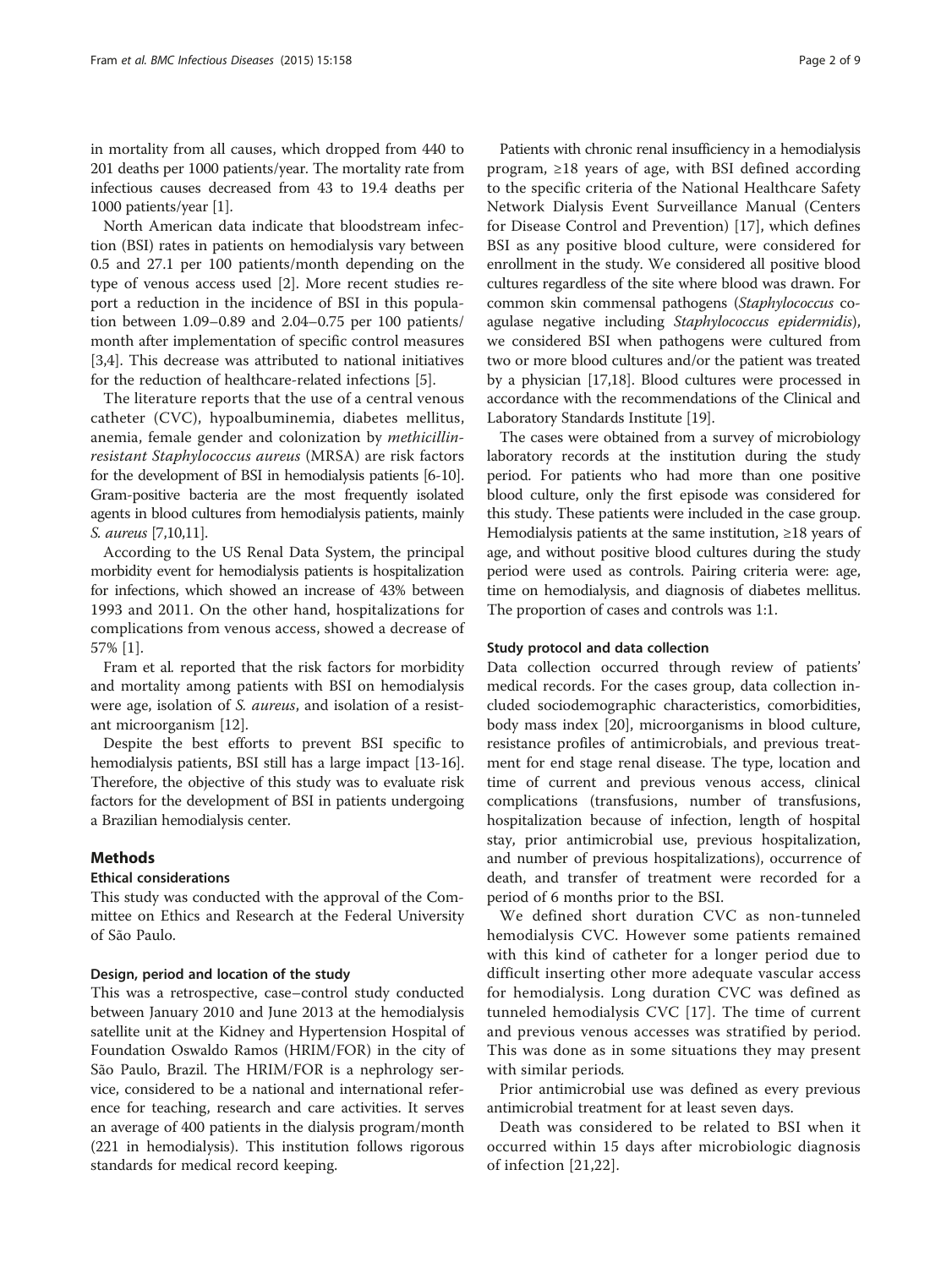Controls were selected from the computerized patient record system, according to the previously mentioned pairings, using the closest date of beginning dialysis in relation to the case group. Of these, the same variables described above were collected, except for the presence of BSI at the beginning of the study.

A microorganism was considered multi-resistant when it showed resistance to a pharmaceutical agent in three or more classes of antimicrobials. Staphylococcus was considered multi-resistant when it showed no susceptibility to *methicillin*, and *Enterococcus* was considered multi-resistant when it showed no susceptibility to vancomycin (VRE) [[23](#page-8-0)-[25](#page-8-0)].

#### Statistical analysis

A descriptive analysis of the cases and controls was conducted which examined the variables of interest. Data are presented using absolute frequencies and percentages for categorical variables, and mean ± standard deviation for continuous variables. The primary outcome was BSI. Associations between BSI and categorical variables were tested using the chi-square test, Fisher's exact test or likelihood ratio. The association between the continuous variables and the presence of BSI was examined using the student's t-test or Mann-Whitney test, as appropriate. Univariate logistical regression was used to investigate the relationship between each independent variable (preselected at the crossings where  $p \le 0.05$ ) and the dependent variable, BSI. To compare the outcomes of patients that developed BSI and the patients that did not developed BSI we used only the univariate logistical regression.

Multiple logistic regression analysis was conducted to determine the independent variables that continued to be associated with BSI after inclusion in the model of significant variables in univariate analysis. To include the variables in the regression model, the forward stepwise method was used. Odds ratios were calculated with respective confidence intervals of 95%. SPSS version 19.0 (Chicago, IL, USA) was used for statistical analyses.

#### Results

The total number of patients in the dialysis program for the study period was 353, of which 221 (62%) were on hemodialysis and 132 (38%) were on peritoneal dialysis. Ninety-three patients (42.1%) met inclusion criteria. Twelve patients were excluded because they were unable to be paired with a control. The final study population included 162 patients (81 cases and 81 controls). For nine cases, a control of the same age was not available, and for three cases, a control with the same time on hemodialysis was not available.

The sociodemographic characteristics of patients included in the study are presented in Table 1. There was

|                            | Table 1 Sociodemographic characteristics of the cases |  |
|----------------------------|-------------------------------------------------------|--|
| group and control patients |                                                       |  |

|                          | Case $(n = 81)$ | Control $(n = 81)$ | p-value |
|--------------------------|-----------------|--------------------|---------|
| Age                      | $56 \pm 17.1$   | $53 \pm 16.3$      | 0.325   |
| Sex                      |                 |                    |         |
| Male                     | 36 (44.5)       | 47 (58.0)          | 0.083   |
| Female                   | 45 (55.5)       | 34 (42.0)          |         |
| Race                     |                 |                    |         |
| White                    | 49 (60.5)       | 55 (68.0)          | 0.325   |
| Nonwhite                 | 32 (39.5)       | 26 (32.0)          |         |
| <b>Educational level</b> |                 |                    |         |
| No education             | 21(26.0)        | 14 (17.0)          | 0.198   |
| Elementary               | 28 (34.5)       | 22 (27.0)          |         |
| High School              | 22 (27.0)       | 28 (35.0)          |         |
| Higher education         | 10 (12.5)       | 17 (21.0)          |         |
| .                        |                 |                    |         |

Values are expressed as mean  $\pm$  SD or n (%).

no statistically significant difference in these characteristics among the study population.

For clinical data related to dialysis treatment, the following variables were statistically significant ( $p \le 0.05$ ) in the initial analyses and were preselected for logistic regression: associated diseases (hypertension), previous treatment (history of peritoneal dialysis), current type of venous access, duration of current venous access, use of previous venous access, previous type and duration of tunneled hemodialysis CVC, previous use of antimicrobials, and previous hospitalization. Duration of previous venous access had a p-value of ≤0.05; however, it was not included in regression analysis because of its low frequency (Table [2](#page-3-0)).

Table [3](#page-4-0) shows the results of logistic regression analysis. In univariate analysis, variables significantly associated with the occurrence of BSI were: hypertension, history of peritoneal dialysis, type and duration of current venous access, use of a tunneled hemodialysis CVC as previous venous access, previous use of antimicrobials, and previous hospitalization (whether there had been a previous hospitalization or not).

With multiple logistic regression analysis, current access (CVC) and previous hospitalization were independent risk factors for the occurrence of BSI. Patients who had a CVC showed an 11.2-fold (CI 95%: 5.17–24.29) greater chance of developing BSI compared with patients who had an AVF. Previous hospitalization increased the chance of developing a BSI 6.6-fold (CI 95%: 1.9–23.09).

The most prevalent microorganisms isolated in blood cultures taken from the case group were Gram-positive bacteria (72.8%), followed by Gram-negative bacteria (25.9%), and fungi (1.2%). Among the Gram-positive microorganisms, S. aureus was isolated in 32.1% of cases, and of these, 38.5% showed resistance to methicillin.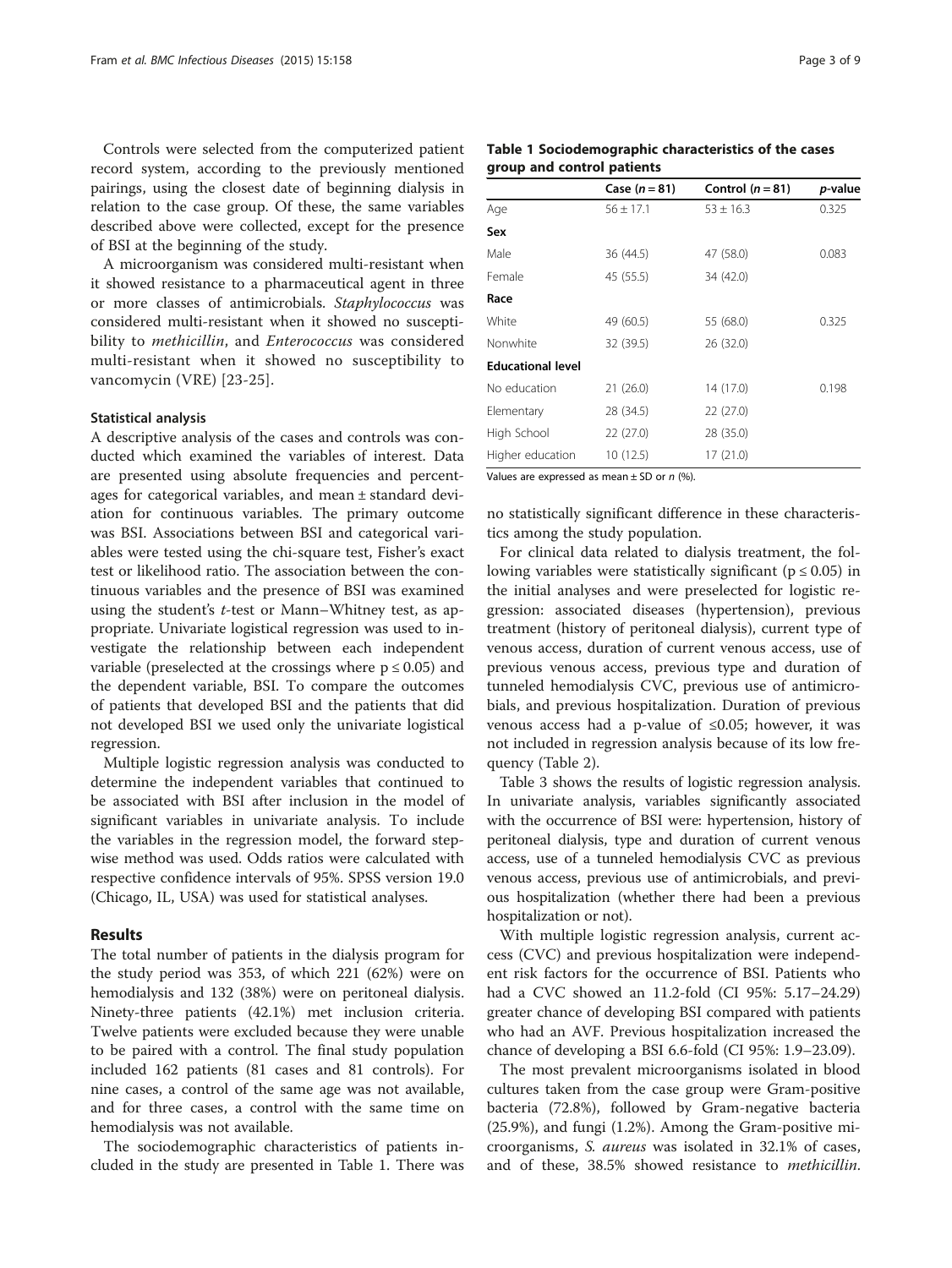# <span id="page-3-0"></span>Table 2 Clinical variables of interest of the case group and control patients

|                                            | Case $(n = 81)$ | Control $(n = 81)$ | p-value |
|--------------------------------------------|-----------------|--------------------|---------|
| <b>Comorbidities</b>                       |                 |                    |         |
| Hypertension                               | 71(87.6)        | 59 (72.8)          | 0.018   |
| Cardiovascular diseases                    | 17 (20.9)       | 12 (14.8)          | 0.306   |
| Diabetes mellitus                          | 26 (32.0)       | 26(32.0)           | 1.000   |
| $Others*$                                  | 27 (33.3)       | 22(27.2)           | 0.421   |
| Body mass index, Kg/m <sup>2</sup>         | $24 \pm 4.3$    | $24 \pm 3.9$       | 0.945   |
| Previous treatments                        | 56 (69.1)       | 47 (58.0)          | 0.141   |
| Type of previous treatments                |                 |                    |         |
| Conservative                               | 36 (64.3)       | 30 (37.0)          | 0.337   |
| Peritoneal dialysis                        | 19 (33.9)       | 9(11.1)            | 0.038   |
| Hemodialysis                               | 17 (30.4)       | 9(11.1)            | 0.087   |
| Transplant                                 | 15(26.8)        | 8(9,9)             | 0.115   |
| Duration of hemodialysis treatment, months | $29 \pm 39.2$   | $36 \pm 42.1$      | 0.276   |
| Type of current venous access              |                 |                    |         |
| AVF**                                      | 25 (30.9)       | 64 (79.0)          | < 0.001 |
| Tunneled hemodialysis CVC***               | 52 (64.2)       | 13 (16.0)          |         |
| Non-tunneled hemodialysis CVC              | 4(4.9)          | 1(1.2)             |         |
| PTFE Graft****                             | $0 (-)$         | 3(3.7)             |         |
| Location of current venous access          |                 |                    |         |
| Upper arm                                  | 24 (29.6)       | 67 (82.7)          |         |
| Jugular vein                               | 50 (61.7)       | 13 (16.0)          |         |
| Subclavian vein                            | 7(8.6)          | $0 (-)$            |         |
| Femoral vein                               | $0 (-)$         | 1(1.2)             |         |
| Duration of current venous access          |                 |                    |         |
| $0 - 30$                                   | 17(21,0)        | 3(3.7)             | < 0.001 |
| 30-180 days                                | 27 (33.3)       | 8(9.9)             |         |
| $>180$ days                                | 37 (45.7)       | 70 (86.4)          |         |
| Previous venous access (6 months)          | 26 (32.1)       | 11(13.6)           | 0.005   |
| Number of previous accesses                | $1.2 \pm 0.41$  | $1.3 \pm 0.46$     | 0.744   |
| Type of previous venous access             |                 |                    |         |
| AVF                                        | 7(8.6)          | 3(3.7)             | 0.192   |
| Tunneled hemodialysis CVC                  | 14 (17.3)       | 5(6.2)             | 0.028   |
| Non-tunneled hemodialysis CVC              | 5(6.2)          | 6(7.4)             | 0.755   |
| PTEF Graft                                 | 5(6.2)          | 1(1.2)             | 0.210   |
| Location of tunneled hemodialysis CVC      |                 |                    |         |
| Jugular vein                               | 13 (16.0)       | 3(3.7)             |         |
| Subclavian vein                            | $0 (-)$         | 1(1.2)             |         |
| Location of non-tunneled hemodialysis CVC  |                 |                    |         |
| Jugular vein                               | 4(4.9)          | 6(7.4)             |         |
| Subclavian vein                            | 1(1.2)          | $\circ$            |         |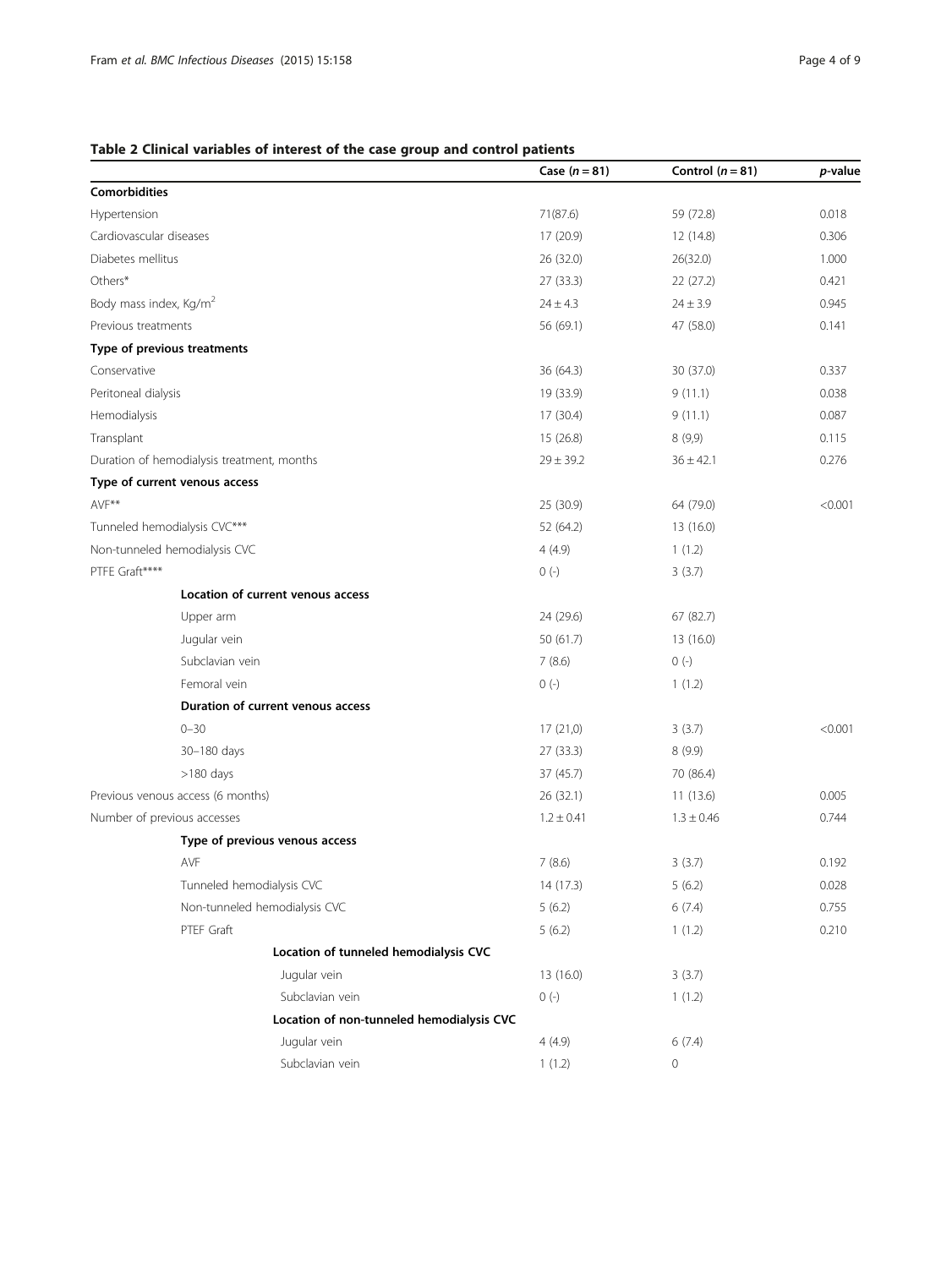| Duration of previous venous access  |                 |             |         |
|-------------------------------------|-----------------|-------------|---------|
| <b>AVF</b>                          |                 |             |         |
| $0 - 30$                            | 0               | 1(1.2)      |         |
| 30-180 days                         | 4(4.9)          | $O(-)$      |         |
| $>180$ days                         | 3(3.7)          | 2(2.5)      |         |
| Tunneled hemodialysis CVC           |                 |             |         |
| $0 - 30$                            | 4(4.9)          | $0 (-)$     | 0.034   |
| 30-180 days                         | 6(7.4)          | 5(6.2)      |         |
| $>180$ days                         | 4(4.9)          | $0 (-)$     |         |
| Non-tunneled hemodialysis CVC       |                 |             |         |
| $0 - 30$                            | 1(1.2)          | 6(7.4)      |         |
| 30-180 days                         | 3(3.7)          | $\mathbf 0$ |         |
| $>180$ days                         | 1(1.2)          | $\mathbf 0$ |         |
| PTFE Graft**                        |                 |             |         |
| $0 - 30$                            | $0(-)$          | $0 (-)$     |         |
| 30-180 days                         | 1(1.2)          | $0 (-)$     |         |
| $>180$ days                         | 4(4.9)          | 1(1.2)      |         |
| Transfusions                        | 11(13.6)        | 7(8.6)      | 0.317   |
| Number of transfusions              | $1.9 \pm 2.7$   | $1(-)$      | 0.246   |
| Hospitalizations due to infection   | 21 (25.9)       |             |         |
| Length of hospital stay             | $16.9 \pm 16.4$ |             |         |
| Previous use of antimicrobials      | 28 (34.6)       | 14(17.3)    | 0.012   |
| Previous hospitalizations           | 19 (23.5)       | 4(4.9)      | < 0.001 |
| Number of previous hospitalizations | $1.5 \pm 1.2$   | $1(-)$      | 0.259   |

# <span id="page-4-0"></span>Table 2 Clinical variables of interest of the case group and control patients (Continued)

Values are expressed as mean ± SD or *n* (%). \*hypothyroidism, hyperthyroidism, neoplasm and s*ystemic lupus erythematosus*; \*\*AVF: arteriovenous fistula; \*\*\*CVC: central venous catheter; \*\*\*\*PTFE, polytetrafluoroethylene.

### Table 3 Univariate and multivariate logistic regression analyses

|                                          | Simple logistic regression |         | Multiple logistic regression |                 |
|------------------------------------------|----------------------------|---------|------------------------------|-----------------|
|                                          | OR (IC 95%)                | p-value | OR (IC 95%)                  | <i>p</i> -value |
| Diagnosis of hypertension                | $2.65(1.16 - 6.03)$        | 0.021   |                              |                 |
| Previous treatment (peritoneal dialysis) | $2.45(1.03 - 5.81)$        | 0.042   |                              |                 |
| Type of current venous access            |                            |         |                              |                 |
| CVC* vs. AVF**                           | 10.72 (5.09-22.57)         | < 0.001 | $11.2(5.17 - 24.29)$         | < 0.001         |
| Duration of current venous access        |                            |         |                              |                 |
| $0 - 30$ vs. $> 180$ days                | 10.72 (2.95 - 38.96)       | < 0.001 |                              |                 |
| 30-180 days vs. > 180 days               | $6.39(2.64 - 15.45)$       | < 0.001 |                              |                 |
| Use of previous venous access            | $3.01(1.37 - 6.62)$        | 0.006   |                              |                 |
| Tunneled CVC (previous access)           | 3.18 (1.09-9.28)           | 0.035   |                              |                 |
| Prior antimicrobial use                  | $2.53(1.21 - 5.28)$        | 0.013   |                              |                 |
| Previous hospitalizations                | $5.90(1.91 - 18.24)$       | 0.002   | $6.63(1.9-23.09)$            | 0.003           |

\*CVC: central venous catheter; \*\*AVF: arteriovenous fistula.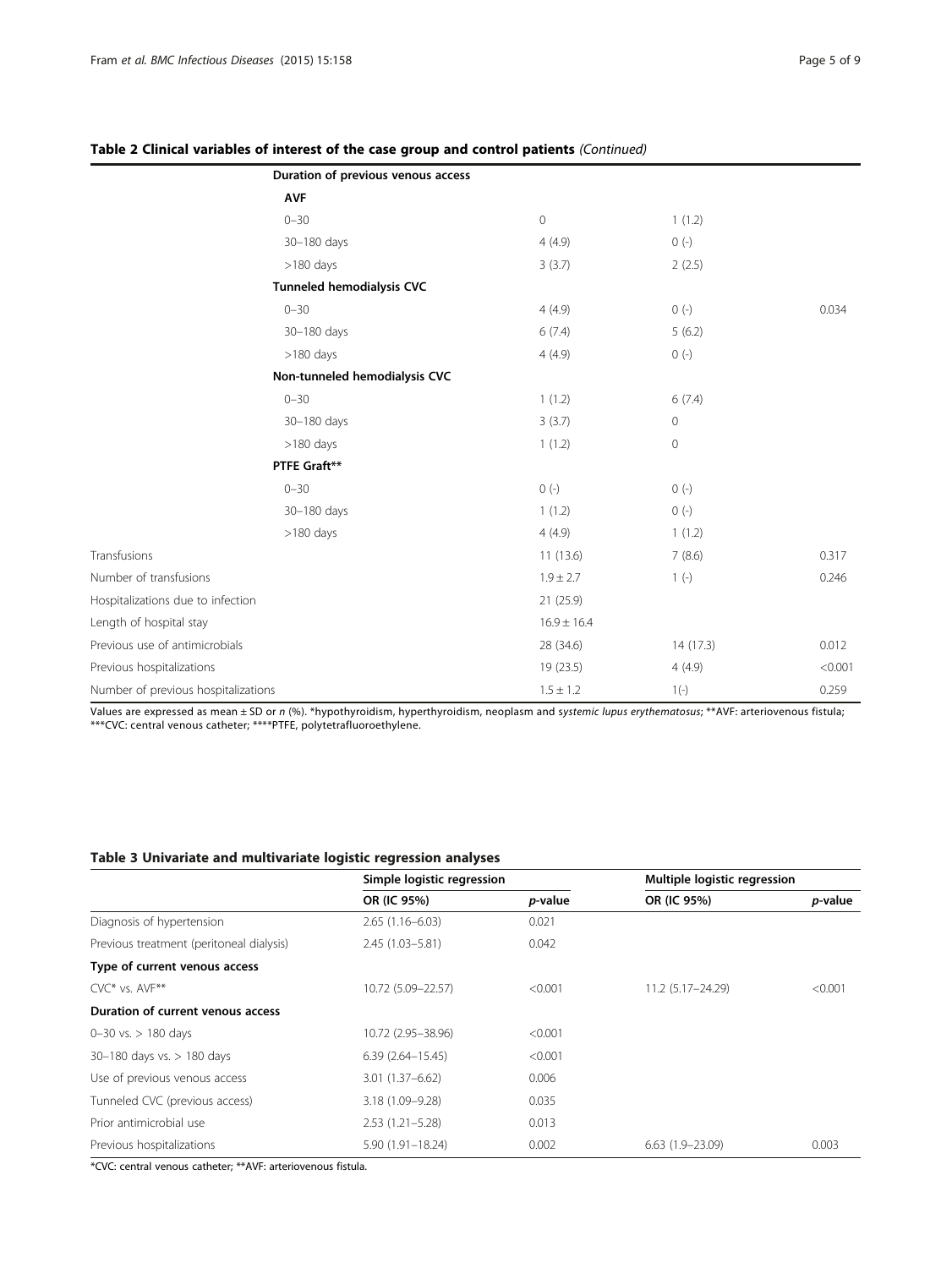The second most frequent Gram-positive organism was S. epidermidis (13.6%), with 100% resistance to methicillin. Of the Gram-negative microorganisms isolated, 13.6% were of the enterobacteriaceae family and 12.3% were non-fermenters. For Gram-negative microorganisms, 33.3% were multi-resistant (Table 4).

MRSA was isolated in 10 patients. Two of these patients had previous exposure to vancomycin and had a minimum inhibitory concentration to vancomycin of ≤0.05 μg/mL and 1.0 μg/mL.

With regard to progression for cases and controls, there were no significant differences in variables. Death occurred only in the cases group, retention in treatment was higher in controls, and shift to peritoneal dialysis showed a higher frequency in the cases group. Fifteen patients (46.7%) died from BSI, two (13.3%) from cardiovascular disease, and six (40%) from other causes, such as neoplasms, infections at other sites, and noninfectious complications at the vascular access. The median time to death after BSI was  $4.6 \pm 5.5$  days (Table 5). Among the patients that died due to other causes, the death occurred from 45 to 672 days after the BSI.

#### **Discussion**

For patients undergoing renal replacement therapy, infection is the leading cause of morbidity and the second leading cause of mortality [[1](#page-7-0)]. In Brazil, it is estimated that 97,586 patients currently receive chronic dialysis treatment [[26\]](#page-8-0). According to North American data, the

| Table 4 Microorganisms isolated in the cases group, and |  |  |  |
|---------------------------------------------------------|--|--|--|
| profiles of resistance                                  |  |  |  |

|                                                         | ΜR         | S         | <b>Total</b> |
|---------------------------------------------------------|------------|-----------|--------------|
| <b>Gram-positives</b>                                   | 28 (47.5)  | 31 (52.5) | 59 (72.8)    |
| Staphylococcus aureus                                   | 10 (38.5)  | 16 (61.5) | 26 (32.1)    |
| Staphylococcus epidermidis                              | 11 (100.0) | $0(-)$    | 11(13.6)     |
| Staphylococcus coagulase<br>negative non S. epidermidis | 4(57.1)    | 3(42.9)   | 7(8.6)       |
| Enterococcus faecalis                                   | 1 (33.3)   | 2(66.7)   | 3(3.7)       |
| Other Gram-positives*                                   | 3(33.3)    | 9(66.7)   | 12 (14.8)    |
| Gram-negatives                                          | 7(33.3)    | 14 (66.7) | 21 (25.9)    |
| Enterobacteriaceae**                                    | 4(36.4)    | 7(63.6)   | 11 (13.6)    |
| Non-fermenters***                                       | 3(30.0)    | 7(70.0)   | 10 (12.3)    |
| Fungi                                                   | $0(-)$     | 1(100.0)  | 1(1.2)       |
| Candida albicans                                        | $0(-)$     | 1(100.0)  | 1(1.2)       |
| <b>Total of microorganisms</b>                          |            |           | 81           |

Values are expressed as mean  $\pm$  SD or n (%). MR: multi-resistant. S: sensitive. \*Streptococcus acidominimus, Streptococcus agalactiae, Streptococcus anginosus, Streptococcus bovis, Streptococcus pyogenes, Staphylococcus simulans, Staphylococcus capitis, Staphylococcus haemolyticus, Staphylococcus lugdunensis; \*\*Enterobacteriaceae: Enterobacter spp, Enterobacter aerogenes, Enterobacter cloacae, Escherichia coli, Klebsiella pneumoniae, Serratia marcescens, Proteus mirabilis; \*\*\*Non-fermenters: Acinetobacter baumannii, Pseudomonas aeruginosa, Stenotrophomonas maltophilia.

|                             | Cases<br>$(n = 81)$ | <b>Controls</b><br>$(n = 81)$ | <i>p</i> -value |
|-----------------------------|---------------------|-------------------------------|-----------------|
| Progression of the patients |                     |                               |                 |
| Death                       | 15 (18.5)           | $O(-)$                        | < 0.001         |
| Transfer of care            | 9(11.1)             | 5(6.2)                        | 0.263           |
| Duration of treatment       | 41 (50.6)           | 70 (86.4)                     | < 0.001         |
| Peritoneal dialysis         | 9(11.1)             | 1(1.2)                        | 0.009           |
| Transplant                  | 7(8.6)              | 5(6.2)                        | 0.549           |
| Cause of death in the cases |                     |                               |                 |
| <b>BSI</b>                  | 7(46.7)             |                               |                 |
| Cardiovascular diseases     | 2(13.3)             |                               |                 |
| Other*                      | 6(40.0)             |                               |                 |
| Total                       | 15                  |                               |                 |
| Time of death post-BSI      |                     |                               |                 |
|                             | $4.6 \pm 5.5$       |                               |                 |

Values are expressed as mean  $\pm$  SD or n (%). \*neoplasms, infections at other sites, cardiovascular diseases, and noninfectious complications in the vascular access.

rates of BSI among hemodialysis patients range between 0.5 and 27.1 per 100 patients/month depending on the type of venous access used [[2\]](#page-7-0). Results of a Brazilian study reported that rates varied between 0.55 and 7.32 per 1000 venous accesses/day [\[27\]](#page-8-0).

In the present study, risk factors for BSI were evaluated in patients on hemodialysis at a hemodialysis service in São Paulo, Brazil. The study was a case–control design, which can analyze risk factors related to a determined condition. Patients presenting with BSI during the study period were included as cases, and controls were those patients who did not develop the studied event (pairing criteria: age, previous time on hemodialysis, and diagnosis of diabetes mellitus).

Use of a CVC compared with use of an AVF, and previous hospitalization were independent risk factors for the occurrence of BSI among patients on hemodialysis treatment. Use of a CVC was associated with an increased risk of developing BSI (OR: 11.2; CI 95%: 5.17–24.29; p < 0.001) compared with the use of an AVF. This finding aligns with previous trials of antimicrobial locks, which reported a higher occurrence of BSI among hemodialysis patients with CVC (3-4 cases per 1000 catheter-days) [\[28\]](#page-8-0). In a longitudinal cohort study, Xui et al. found that the rates of BSI in patients using CVC were three times higher than in patients using AVF  $(p < 0.001)$  [[8](#page-7-0)]. A case–control study conducted at a university hospital in Greece demonstrated, through multivariate logistic regression, that patients using CVC had a higher risk of BSI compared with patients using AVF (OR: 2.93;  $p = 0.047$ ) [[10](#page-7-0)].

In the current study, only five patients (four cases and one control) used a non-tunneled hemodialysis CVC. In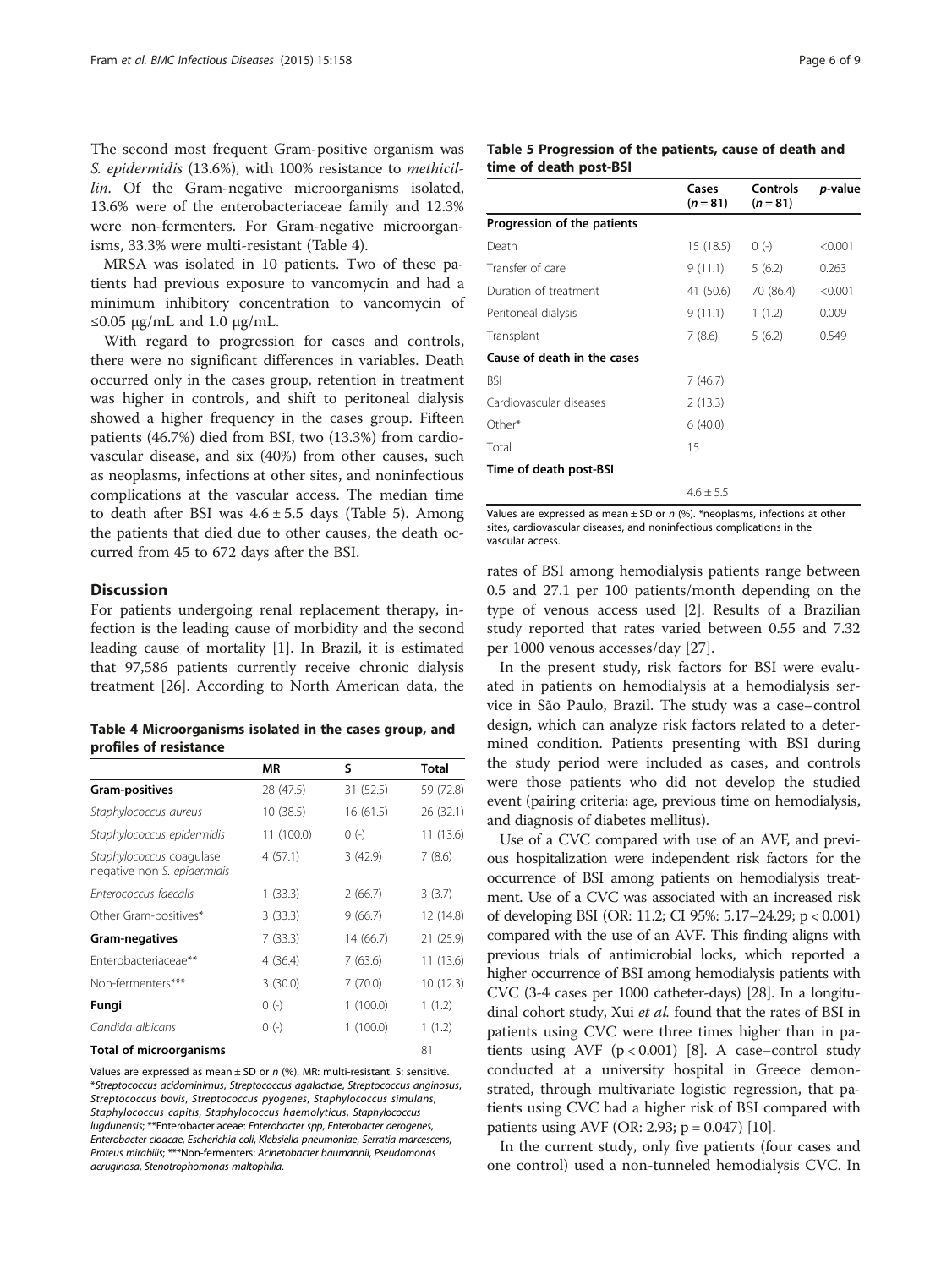these patients, three had started hemodialysis within 60 days and were awaiting the manufacture of an AVF, and the other two had been undergoing treatment for a longer period of time and had spent longer with a nontunneled hemodialysis CVC because of difficulties in the insertion of a tunneled hemodialysis CVC or the manufacture of an AVF.

Previous hospitalization increased the risk of BSI 5.33 fold  $(p = 0.003)$ . There are few reports in the literature on the association between BSI and previous hospitalizations in patients undergoing hemodialysis treatment. Nguyen et al. in a study performed between 2005 and 2011, evaluated BSI from MRSA in patients on dialysis treatment, and found that 70% of patients who developed BSI were hospitalized at least once in the year prior to the infection [[6](#page-7-0)]. In a study by Barbosa *et al*. the researchers reported that, in 320 chronic renal patients, previous hospitalization was an important risk factor for colonization of multi-resistant microorganisms (e.g., VRE) [\[29](#page-8-0)]. And Aktas et al. in a study of 70 patients on dialysis treatment, reported a higher colonization for MRSA in patients who had been hospitalized within the previous 6 months compared with those who had not [\[30\]](#page-8-0).

In univariate logistic regression analysis, systemic arterial hypertension, peritoneal dialysis as a prior treatment, duration of venous access, presence of previous venous access, use of tunneled hemodialysis CVC as a previous access, and previous antimicrobials were associated with a higher occurrence of BSI. No data was found in the literature on the possible relationship between systemic arterial hypertension and previous peritoneal dialysis with the occurrence of BSI in this population.

For examination of time of duration of current venous access as a risk factor, BSI was found to be associated with access that had been gained within 30 days. Duration of current venous access was analyzed using three categories  $(0-30 \text{ days}, 30-180 \text{ days}, \text{ and } >180 \text{ days})$ . BSI was higher in those who had had the CVC inserted within 30 days, which underscores the need for greater care during the CVC insertion procedure. Napalkov et al. in a study that evaluated infectious and noninfectious complications in CVC, reported that the majority of BSI occurred within the first 90 days, with an incidence rate/ 1000 catheter-days of 5.1 (CI 95%: 3.7–4.3) [\[31\]](#page-8-0). There was also a higher risk of infection for catheters inserted within the 6 months following infection, reinforcing the need for care during this period.

The use of previous venous access and, primarily, previous access of tunneled hemodialysis CVC, was associated with a higher occurrence of BSI. As mentioned above, studies have reported that CVC use is associated with a higher incidence of BSI compared with the use of an AVF [\[8](#page-7-0)-[10\]](#page-7-0). References to previous venous access as a risk factor for BSI were not found in the literature.

Previous use of antimicrobials was associated with a higher occurrence of BSI (OR: 2.53;  $p = 0.013$ ). As with other variables, data were collected on the use of antimicrobials within 6 months before the event. We found no specific studies that related prior antimicrobial exposure to BSI in patients undergoing hemodialysis treatment. However, Lim *et al.* in a case–control study conducted with patients seen in the emergency department of a tertiary hospital in Australia, showed through multivariate analysis that prior antimicrobial use increased the risk of developing BSI by multi-resistant microorganisms (OR: 5.49; p < 0.001) [\[32\]](#page-8-0). According to the Centers for Disease Control and Prevention, the rational use of antimicrobials is an important measure for controlling the spread of multi-resistant microorganisms [[23](#page-8-0)].

Gram-positive microorganisms were the most prevalent (72.8%) found in the current study. Among them, S. aureus was the most frequently isolated (32.1%), with about 38.5% resistant to oxacillin. Other studies have also reported a high prevalence of Gram-positive microorganisms in patients undergoing hemodialysis treatment, primarily S. aureus [\[7,10](#page-7-0),[11](#page-7-0)]. Despite the high prevalence of Grampositive microorganisms observed in the current study, Gram-negative microorganisms accounted for 25.9% of isolates in blood cultures. In a university hospital in Spain, microorganisms isolated in blood cultures from patients with kidney disease were: Gram-negative bacteria, 52.3%; Gram-positive bacteria, 46.5%; and fungi, 1.2%. Escherichia coli was the most frequent microorganism (27%) [\[33\]](#page-8-0).

With regard to resistance profiles, microorganisms such as MRSA and VRE have been isolated in surveillance cultures collected from patients on dialysis treatment [[29](#page-8-0),[34](#page-8-0),[35](#page-8-0)]. Aktas et al. used molecular typing to show a high similarity between MRSA strains isolated from surveillance cultures and clinical cultures collected from patients on dialysis treatment [[30](#page-8-0)]. And a study conducted at long-term care facilities in Hong Kong reported a significant dissemination of MRSA, reinforcing the need to adopt measures to reduce the transmission of this microorganism [\[36](#page-8-0)].

The independent risk factors for BSI identified in the current study were use of a CVC compared with use of an AVF, and previous hospitalization. Although previous studies have indicated a relationship between the presence of CVC and BSI, our study expands the characteristics of this group, highlighting the importance of care during the initial period and the period of up to 6 months of catheter duration. Furthermore, the study highlights the importance of previous hospitalization as a risk factor for BSI. To the best of the authors' knowledge, this factor has not been reported in previous studies and requires further research.

This study had some limitations inherent in the retrospective character of the data collection. However, patient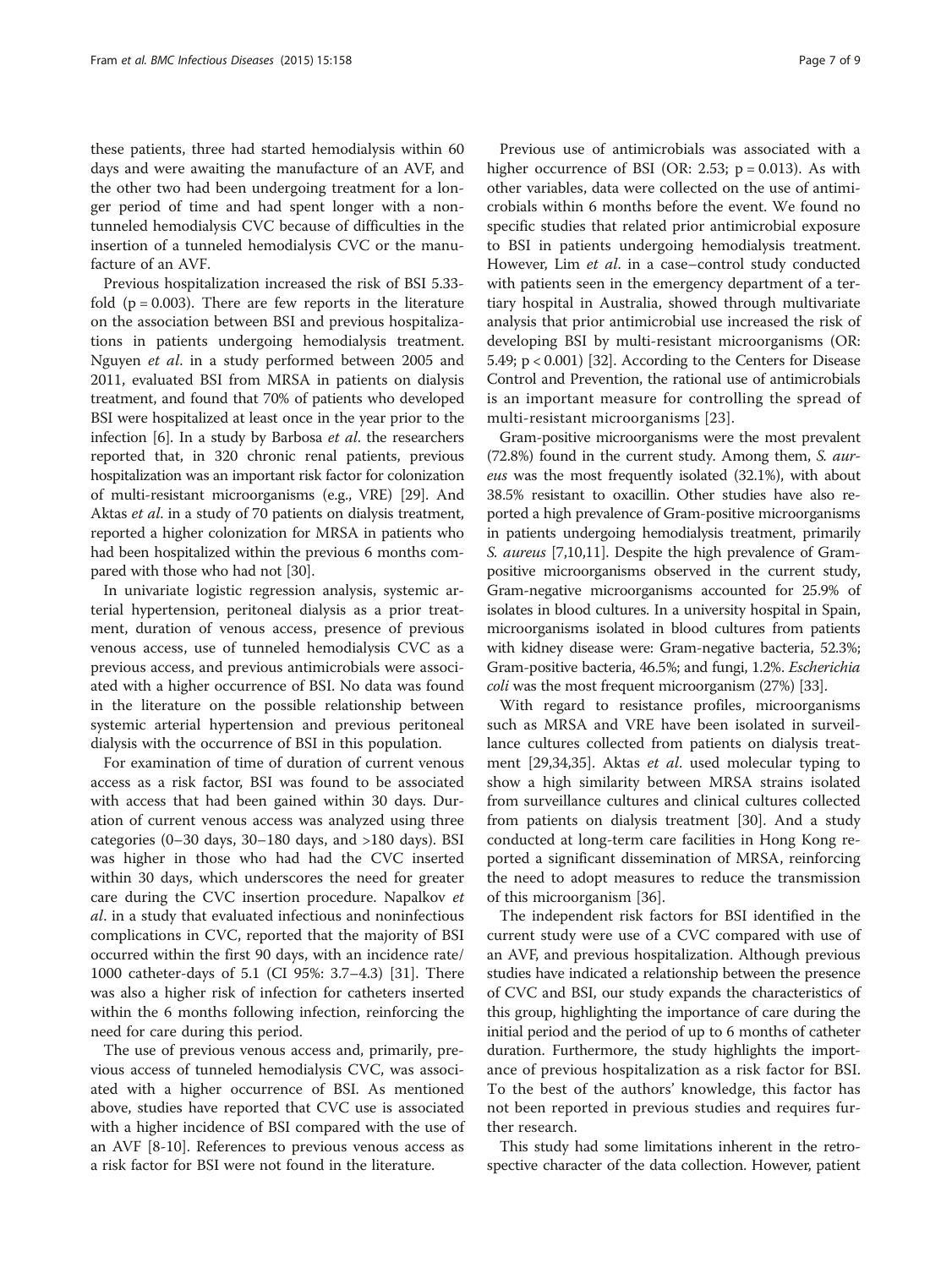<span id="page-7-0"></span>records at the study institution were completed with significant caution, given the characteristics of a service dedicated to the treatment of chronic renal patients, and followed the high standards of the organization. Additionally, as there are standardized protocols for performing blood cultures for these patients, it is unlikely that events were underdiagnosed in the study period.

Preventative measures against BSI related to CVC should be strengthened and effectively applied to hemodialysis treatment units, as well as reducing the use of this device whenever possible, prioritizing the use of AVF. Considering that previous hospitalization was an independent risk factor for BSI, patients who developed BSI after hospitalization are probably infected by microorganisms during this period. Standard precautions should be enforced to prevent microorganism dissemination during hospitalization.

A reduction in the number of infections in this population may contribute to a decrease in hospital admissions, since infections are a leading cause of hospitalization in patients on hemodialysis treatment.

## Conclusions

The risk factors for BSI in chronic renal disease patients receiving hemodialysis were previous hospitalization and use of a CVC. The most prevalent microorganisms were Gram-positive bacteria, of which 47.5% were multi-resistant. The results of this study suggest the need to intensify measures to prevent and control BSI in hemodialysis patients, among which are specific measures for insertion and maintenance of the CVC, and the judicious use of this device. Efforts should be made to reduce exposure of these patients to hospitalization to minimize the risk of BSI. Future research could evaluate the impact of surveillance cultures to prevent microorganism dissemination in this population.

#### Consent

Written informed consent was obtained from the patient for the publication of this report and any accompanying images.

#### Competing interests

The authors declare that they have no competing interests.

#### Authors' contributions

DF: principal researcher and participated in all steps of the study: development of the project, data collection, revision of the database, data analysis, and drafting and revising the manuscript. MFPO: development of the project, data analysis and article revision. MT: development of the project, data analysis and article revision. VP: development of the project, data analysis, and article revision. SRM: data collection and revision of the database. CG: revision of the database and article revision. AB: data analysis and article revision. RS: manuscript structure and article revision. DB: coordinated and conceived the study, participated in project design, supervision of data collection, data analysis, drafting and revision of the article. All authors read and approved the final version of the manuscript.

#### Authors' information

DF: Nurse, MSc and PhD; MFPO: Nurse, MSc and PhD; MT: Nurse, MSc, PhD and post- doctoral student (EPE/UNIFESP); VP: Physician, MSc and doctoral student (EPM/UNIFESP); SRM: Nurse, MSc and doctoral student (EPE/UNIFESP); CG: Nurse, PhD and post-doctoral student (EPE/UNIFESP); AB: Nurse, MSc, PhD and Adjunct Professor (EPE/UNIFESP); RS: Physician, MD, PhD and Associate Professor (EPM/UNIFESP); and, DB: Nurse, PhD, MSc and Associate Professor (EPE/UNIFESP).

#### Acknowledgements

We wish to acknowledge the Fundação de Amparo à Pesquisa do Estado de São Paulo FAPESP and Conselho Nacional de Desenvolvimento Científico e Tecnológico CNPq for the financial support for this study.

#### Author details

<sup>1</sup>School of Nursing, Paulista School of Nursing, Universidade Federal de São Paulo (Federal University of São Paulo – EPE/UNIFESP), R. Napoleão de Barros 754, São Paulo 04024-002, Brazil. <sup>2</sup>Infection Control Unit, Children's Institute and Institute for the Treatment of Childhood Cancer, School of Medicine, Universidade de São Paulo (University of São Paulo – ITACI/FMUSP), Av. Dr. Enéas Carvalho de Aguiar 647, São Paulo 05403-000, Brazil. <sup>3</sup>Division of Infectious Diseases, Escola Paulista de Medicina, Universidade Federal de São Paulo (Paulista School of Medicine, Federal University of São Paulo – EPM/ UNIFESP), R. Napoleão de Barros, 715, 7° andar, São Paulo 04024-002, Brazil. 4 Division of Dialysis, Hospital do Rim e Hipertensão, Fundação Oswaldo Ramos, (Kidney and Hypertension Hospital, Foundation Oswaldo Ramos - HRIM/FOR), R. Pedro de Toledo 282, São Paulo 04039-030, Brazil. <sup>5</sup>Division of Nephrology, Paulista School of Medicine, Universidade Federal de São Paulo (Federal University of São Paulo – EPM/UNIFESP), R. Botucatu 740, São Paulo 04023-900, Brazil.

#### Received: 23 December 2014 Accepted: 13 March 2015 Published online: 26 March 2015

#### References

- 1. United States Renal Data System. U.S. Renal Data System: USRDS 2013 Annual Data Report: Atlas of Chronic Kidney Disease and End-Stage Renal Disease in the United States, National Institutes of Health, National Institute of Diabetes and Digestive and Kidney Diseases. Bethesda, MD; 2013. [[http://www.usrds.org/atlas.aspx\]](http://www.usrds.org/atlas.aspx)
- 2. Klevens RM, Edwards JR, Andrus ML, Peterson KD, Dudeck MA, Horan TC, et al. Dialysis Surveillance Report: National Healthcare Safety Network (NHSN)-data summary for 2006. Semin Dial. 2008;21 Suppl 1:24–8.
- 3. Centers for Diseases Control and Prevention. Vital signs: central line–associated blood stream infections— United States, 2001, 2008, and 2009. MMWR. 2011;60:243–8.
- 4. Patel PR, Yi SH, Booth S, Bren V, Downham G, Hess S, et al. Bloodstream infection rates in outpatient hemodialysis facilities participating in a collaborative prevention effort: a quality improvement report. Am J Kidney Dis. 2013;62 Suppl 2:322–30.
- 5. National action plan to reduce healthcare-associated infections [http:// [www.hhs.gov/ash/initiatives/hai/actionplan/index.html\]](http://www.hhs.gov/ash/initiatives/hai/actionplan/index.html)
- 6. Nguyen DB, Lessa FC, Belflower R, Mu Y, Wise M, Nadle J, et al. Invasive methicillin-resistant Staphylococcus aureus infections among patients on chronic dialysis in the United States, 2005-2011. Clin Infect Dis. 2013;57 Suppl 10:1393–400.
- 7. Gauna TT, Oshiro E, Luzio YC, Paniago AM, Pontes ER, Chang MR. Bloodstream infection in patients with end-stage renal disease in a teaching hospital in central-western Brazil. Rev Soc Bras Med Trop. 2013;46 Suppl 4:426–32.
- 8. Xue H, Ix JH, Wang W, Brunelli SM, Lazarus M, Hakim R, et al. Hemodialysis access usage patterns in the incident dialysis year and associated catheter-related complications. Am J Kidney Dis. 2013;61 Suppl 1:123–30.
- 9. Patel PR, Kallen AJ, Arduino MJ. Epidemiology, surveillance, and prevention of bloodstream infections in hemodialysis patients. Am J Kidney Dis. 2010;56 Suppl 3:566–77.
- 10. Fysaraki M, Samonis G, Valachis A, Daphnis E, Karageorgopoulos DE, Falagas ME, et al. Incidence, clinical, microbiological features and outcome of bloodstream infections in patients undergoing hemodialysis. Int J Med Sci. 2013;10 Suppl 12:1632–8.
- 11. Esmanhoto CG, Taminato M, Fram DS, Belasco AGS, Barbosa DA. Microorganisms isolated from patients on hemodialysis by central venous